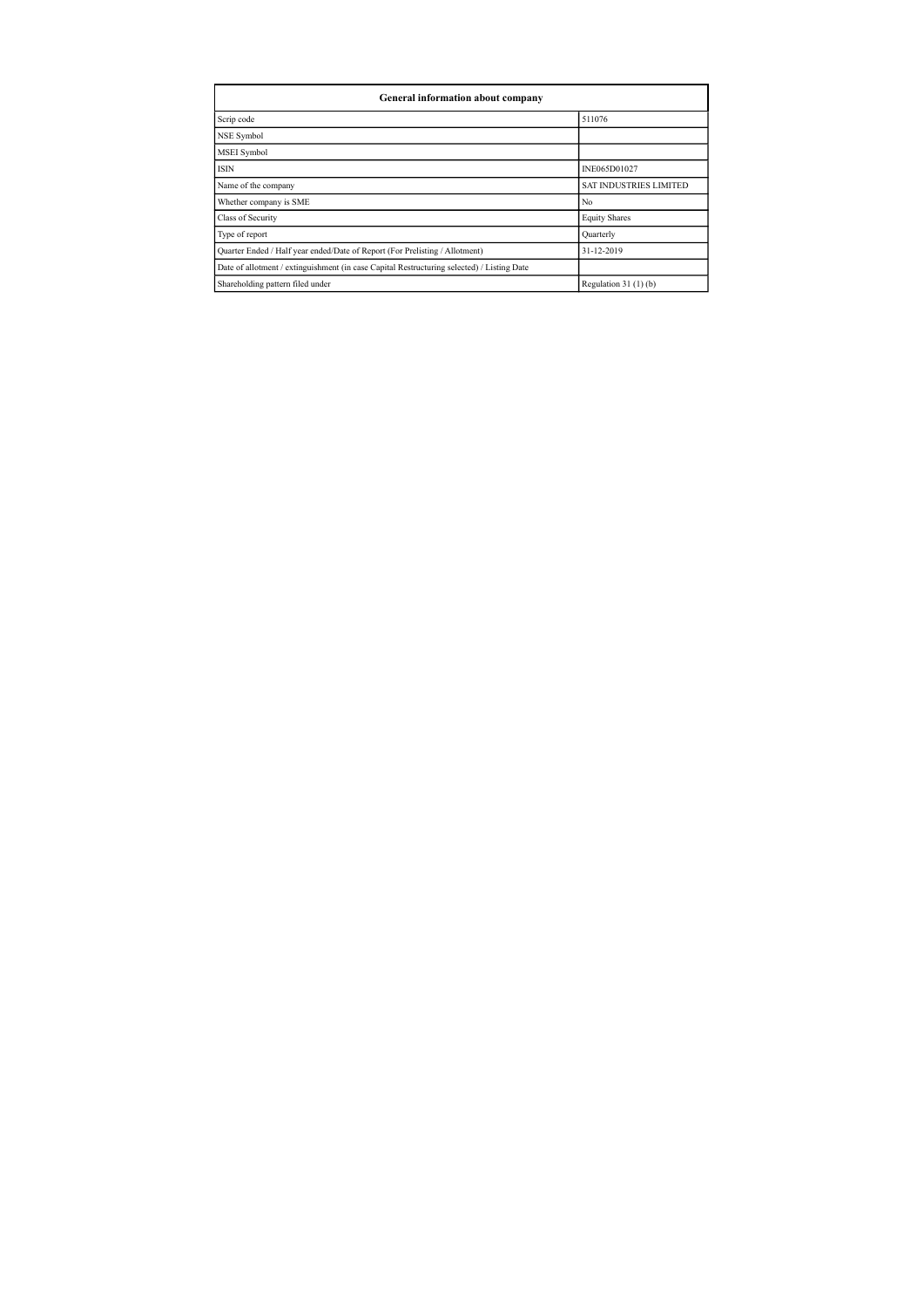|                | <b>Declaration</b>                                                                        |                |                                |                       |                            |  |  |  |  |
|----------------|-------------------------------------------------------------------------------------------|----------------|--------------------------------|-----------------------|----------------------------|--|--|--|--|
| Sr.<br>No.     | Particular                                                                                | Yes/No         | Promoter and<br>Promoter Group | Public<br>shareholder | Non Promoter-Non<br>Public |  |  |  |  |
|                | Whether the Listed Entity has issued any partly paid up<br>shares?                        | No             | No                             | No                    | No                         |  |  |  |  |
| $\overline{2}$ | Whether the Listed Entity has issued any Convertible<br>Securities?                       | No             | No                             | No                    | No                         |  |  |  |  |
| 3              | Whether the Listed Entity has issued any Warrants?                                        | Yes            | No                             | Yes                   | No                         |  |  |  |  |
| $\overline{4}$ | Whether the Listed Entity has any shares against which<br>depository receipts are issued? | No             | No                             | No                    | No                         |  |  |  |  |
| 5              | Whether the Listed Entity has any shares in locked-in?                                    | Yes            | Yes                            | No                    | No                         |  |  |  |  |
| 6              | Whether any shares held by promoters are pledge or<br>otherwise encumbered?               | N <sub>0</sub> | No                             |                       |                            |  |  |  |  |
| 7              | Whether company has equity shares with differential<br>voting rights?                     | No.            | No                             | No                    | No                         |  |  |  |  |
| 8              | Whether the listed entity has any significant beneficial<br>owner?                        | Yes            |                                |                       |                            |  |  |  |  |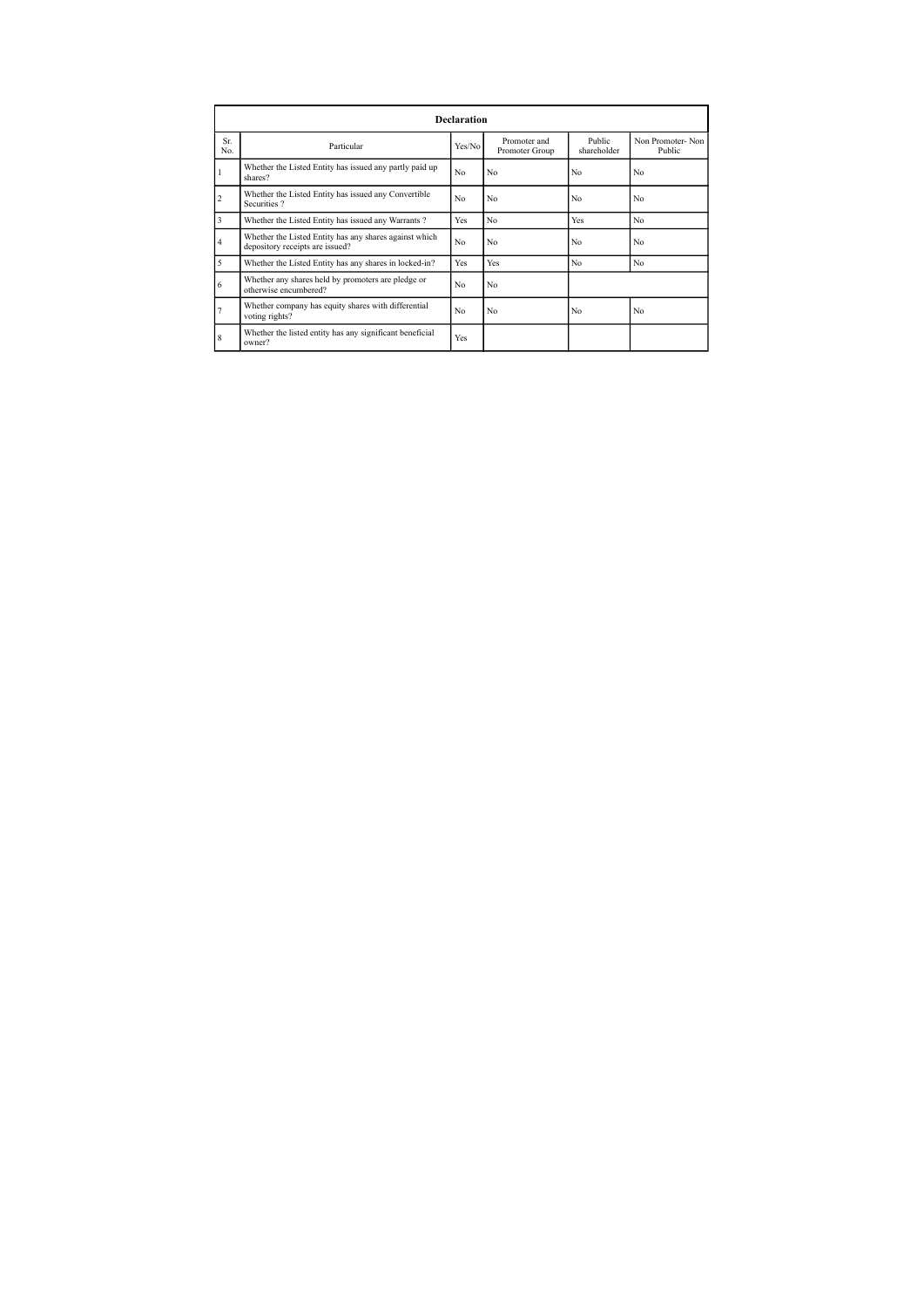|                   | Table I - Summary Statement holding of specified securities |                                                                                                                                                                                         |                |                                                                |                            |                |                                                  |                                                                  |                     |           |       |
|-------------------|-------------------------------------------------------------|-----------------------------------------------------------------------------------------------------------------------------------------------------------------------------------------|----------------|----------------------------------------------------------------|----------------------------|----------------|--------------------------------------------------|------------------------------------------------------------------|---------------------|-----------|-------|
|                   |                                                             |                                                                                                                                                                                         | No. of         | No.<br>Of<br>Partly                                            | No. Of<br>shares           | Total nos.     | Shareholding<br>as a % of total<br>no. of shares | Number of Voting Rights held in each class<br>of securities (IX) |                     |           |       |
| Category<br>$($ I | Category of<br>shareholder<br>(II)                          | shares held<br>fully paid<br>Nos. Of<br>paid-<br>underlying<br>$(VII) =$<br>shareholders<br>up equity<br>up<br>per SCRR,<br>Depository<br>$(IV)+(V)+$<br>shares held<br>(III)<br>equity | (calculated as | No of Voting (XIV) Rights                                      |                            | Total as a     |                                                  |                                                                  |                     |           |       |
|                   |                                                             |                                                                                                                                                                                         | (IV)           | Receipts<br>(VI)<br>shares<br>(VI)<br>As a % of<br>held<br>(V) | 1957) (VIII)<br>$(A+B+C2)$ | Class eg:<br>X | Class<br>eg:y                                    | Total                                                            | $%$ of<br>$(A+B+C)$ |           |       |
| (A)               | Promoter &<br>Promoter<br>Group                             | $\overline{c}$                                                                                                                                                                          | 58335000       |                                                                |                            | 58335000       | 54.01                                            | 58335000                                                         |                     | 58335000  | 54.01 |
| (B)               | Public                                                      | 1572                                                                                                                                                                                    | 49665000       |                                                                |                            | 49665000       | 45.99                                            | 49665000                                                         |                     | 49665000  | 45.99 |
| (C)               | Non<br>Promoter-<br>Non Public                              |                                                                                                                                                                                         |                |                                                                |                            |                |                                                  |                                                                  |                     |           |       |
| (C1)              | <b>Shares</b><br>underlying<br><b>DRs</b>                   |                                                                                                                                                                                         |                |                                                                |                            |                |                                                  |                                                                  |                     |           |       |
| (C2)              | Shares held<br>by<br>Employee<br><b>Trusts</b>              |                                                                                                                                                                                         |                |                                                                |                            |                |                                                  |                                                                  |                     |           |       |
|                   | Total                                                       | 1574                                                                                                                                                                                    | 108000000      |                                                                |                            | 108000000      | 100                                              | 108000000                                                        |                     | 108000000 | 100   |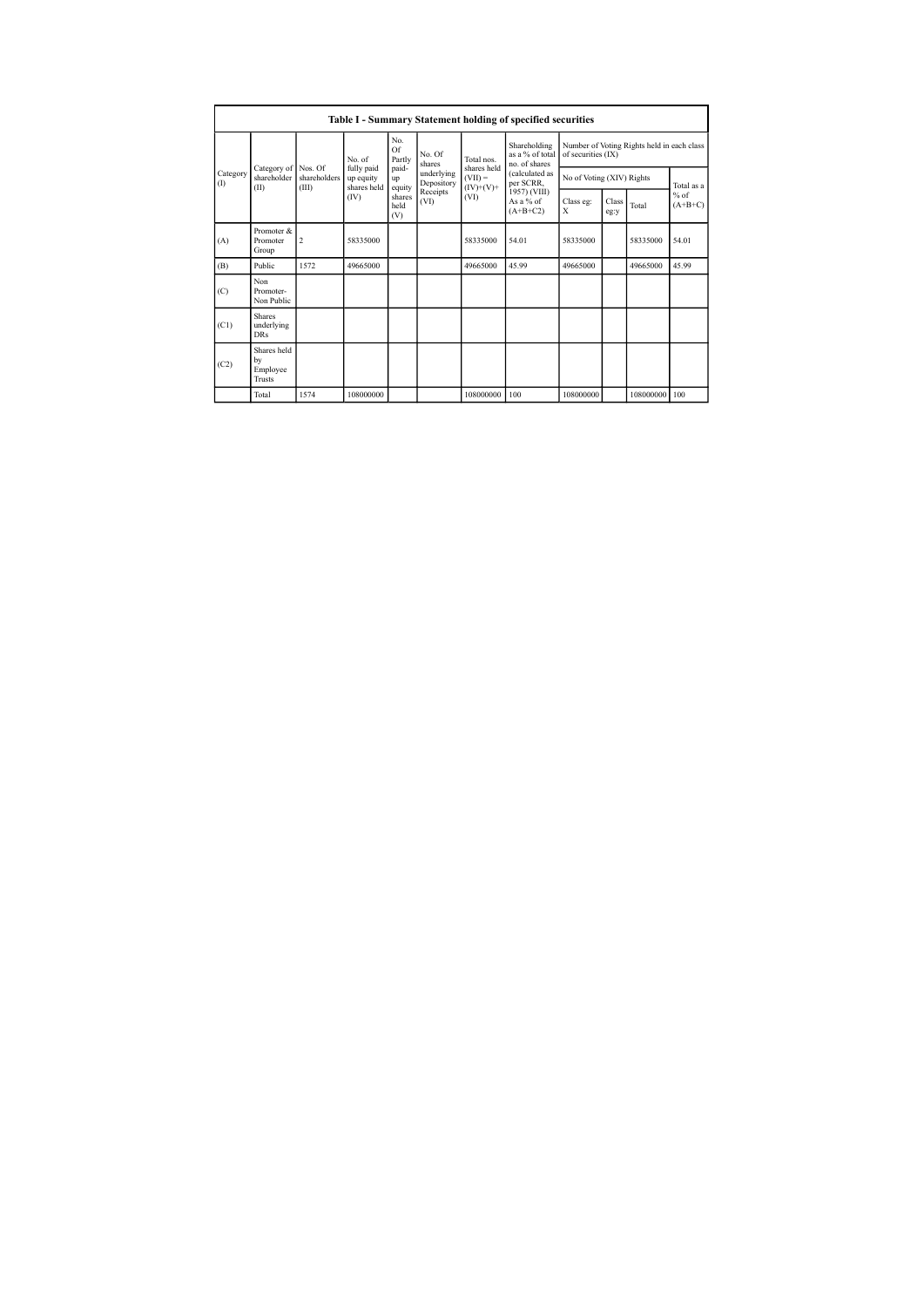|                 | Table I - Summary Statement holding of specified securities |                                                                                          |                                                                             |                                                                   |                                                                                              |                                        |                                                        |                                                                               |                                                       |                                         |
|-----------------|-------------------------------------------------------------|------------------------------------------------------------------------------------------|-----------------------------------------------------------------------------|-------------------------------------------------------------------|----------------------------------------------------------------------------------------------|----------------------------------------|--------------------------------------------------------|-------------------------------------------------------------------------------|-------------------------------------------------------|-----------------------------------------|
| Category<br>(1) | Category of<br>shareholder<br>(II)                          | No. Of<br><b>Shares</b><br>Underlying<br>Outstanding<br>convertible<br>securities<br>(X) | No. of<br><b>Shares</b><br>Underlying<br>Outstanding<br>Warrants<br>$(X_i)$ | No. Of<br><b>Shares</b><br>Underlying<br>Outstanding              | Shareholding,<br>as a %<br>assuming full<br>conversion of<br>convertible<br>securities (as a | Number of<br>Locked in shares<br>(XII) |                                                        | Number of<br><b>Shares</b><br>pledged or<br>otherwise<br>encumbered<br>(XIII) |                                                       | Number of<br>equity shares              |
|                 |                                                             |                                                                                          |                                                                             | convertible<br>securities and<br>No. Of<br>Warrants<br>$(Xi)$ (a) | percentage of<br>diluted share<br>capital) (XI)=<br>$(VII)+(X)$ As a<br>$%$ of<br>$(A+B+C2)$ | No. (a)                                | Asa<br>$%$ of<br>total<br><b>Shares</b><br>held<br>(b) | No.<br>(a)                                                                    | As a $\%$<br>of total<br><b>Shares</b><br>held<br>(b) | held in<br>dematerialized<br>form (XIV) |
| (A)             | Promoter &<br>Promoter<br>Group                             |                                                                                          |                                                                             |                                                                   | 51.59                                                                                        | 22900000 39.26                         |                                                        |                                                                               |                                                       | 58335000                                |
| (B)             | Public                                                      |                                                                                          | 5085000                                                                     | 5085000                                                           | 48.41                                                                                        |                                        |                                                        |                                                                               |                                                       | 49664970                                |
| (C)             | Non<br>Promoter-<br>Non Public                              |                                                                                          |                                                                             |                                                                   |                                                                                              |                                        |                                                        |                                                                               |                                                       |                                         |
| (C1)            | <b>Shares</b><br>underlying<br><b>DRs</b>                   |                                                                                          |                                                                             |                                                                   |                                                                                              |                                        |                                                        |                                                                               |                                                       |                                         |
| (C2)            | Shares held<br>by<br>Employee<br>Trusts                     |                                                                                          |                                                                             |                                                                   |                                                                                              |                                        |                                                        |                                                                               |                                                       |                                         |
|                 | Total                                                       |                                                                                          | 5085000                                                                     | 5085000                                                           | 100                                                                                          | 22900000 21.2                          |                                                        |                                                                               |                                                       | 107999970                               |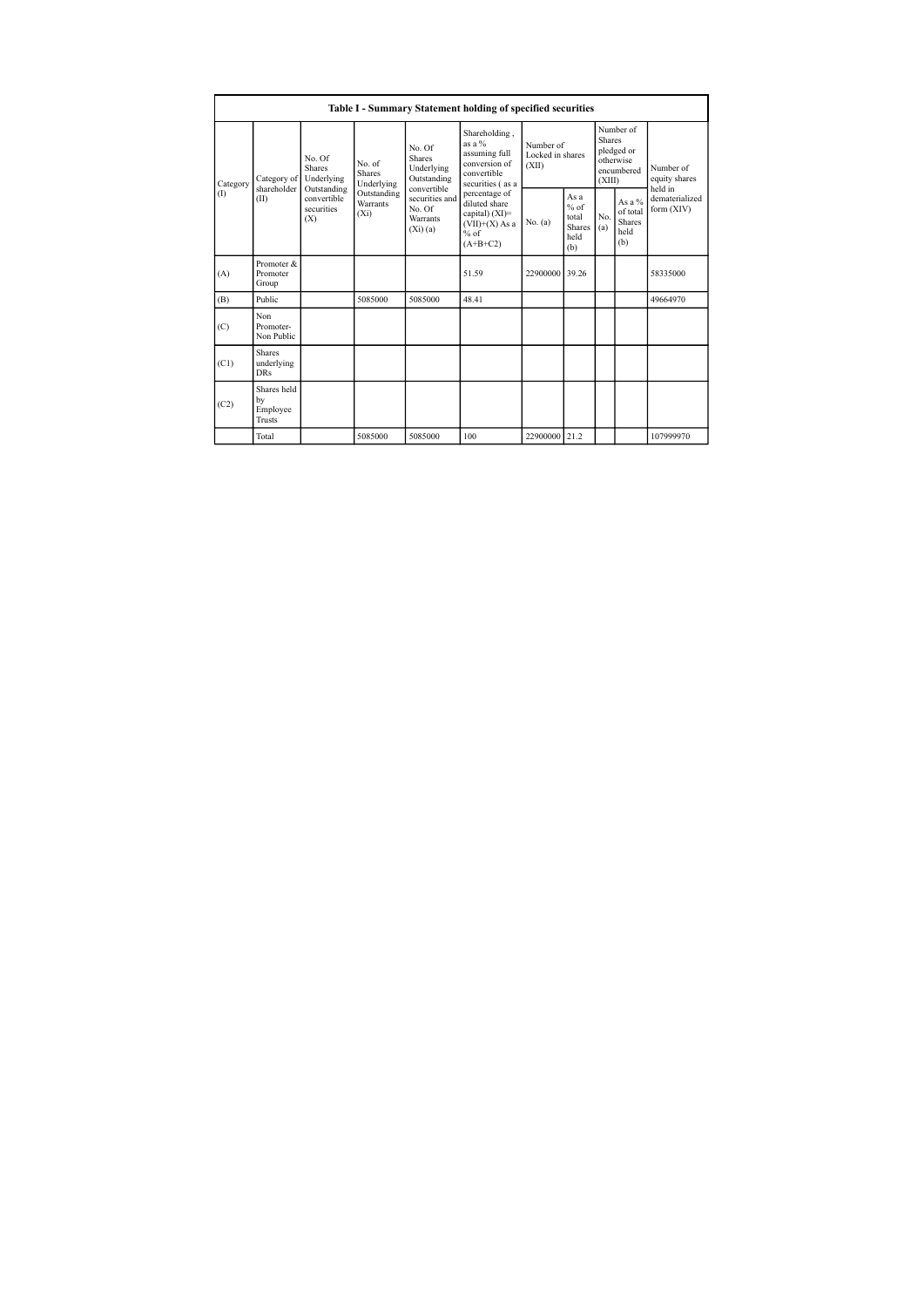| Table II - Statement showing shareholding pattern of the Promoter and Promoter Group          |                                                                                                                        |                                                                                      |                                        |                       |                                    |                                         |                                                                                               |                           |               |                                      |                                 |
|-----------------------------------------------------------------------------------------------|------------------------------------------------------------------------------------------------------------------------|--------------------------------------------------------------------------------------|----------------------------------------|-----------------------|------------------------------------|-----------------------------------------|-----------------------------------------------------------------------------------------------|---------------------------|---------------|--------------------------------------|---------------------------------|
|                                                                                               |                                                                                                                        |                                                                                      | No. of                                 | No.<br>Of<br>Partly   | No. Of                             | Total nos.                              | Shareholding<br>as a % of<br>total no. of                                                     | class of securities (IX)  |               | Number of Voting Rights held in each |                                 |
| Sr.                                                                                           | Category &<br>Name of the<br>Shareholders                                                                              | Nos. Of<br>shareholders<br>(III)                                                     | fully paid<br>up equity<br>shares held | paid-<br>up<br>equity | shares<br>underlying<br>Depository | shares held<br>$(VII) =$<br>$(IV)+(V)+$ | shares<br>(calculated<br>as per SCRR,                                                         | No of Voting (XIV) Rights |               |                                      | Total<br>as a %                 |
|                                                                                               | Œ                                                                                                                      |                                                                                      | (IV)                                   | shares<br>held<br>(V) | Receipts<br>(VI)                   | (VI)                                    | 1957) (VIII)<br>As a % of<br>$(A+B+C2)$                                                       | Class eg:<br>Х            | Class<br>eg:y | Total                                | of<br>Total<br>Voting<br>rights |
| A                                                                                             |                                                                                                                        | Table II - Statement showing shareholding pattern of the Promoter and Promoter Group |                                        |                       |                                    |                                         |                                                                                               |                           |               |                                      |                                 |
| (1)                                                                                           | Indian                                                                                                                 |                                                                                      |                                        |                       |                                    |                                         |                                                                                               |                           |               |                                      |                                 |
| (d)                                                                                           | Any Other<br>(specify)                                                                                                 | $\overline{c}$                                                                       | 58335000                               |                       |                                    | 58335000                                | 54.01                                                                                         | 58335000                  |               | 58335000                             | 54.01                           |
| Sub-Total<br>(A)(1)                                                                           |                                                                                                                        | $\overline{c}$                                                                       | 58335000                               |                       |                                    | 58335000                                | 54.01                                                                                         | 58335000                  |               | 58335000                             | 54.01                           |
| (2)                                                                                           | Foreign                                                                                                                |                                                                                      |                                        |                       |                                    |                                         |                                                                                               |                           |               |                                      |                                 |
| Total<br>Shareholding<br>of Promoter<br>and<br>Promoter<br>Group<br>$(A)=(A)$<br>$(1)+(A)(2)$ |                                                                                                                        | $\overline{c}$                                                                       | 58335000                               |                       |                                    | 58335000                                | 54.01                                                                                         | 58335000                  |               | 58335000                             | 54.01                           |
| $\overline{B}$                                                                                | Table III - Statement showing shareholding pattern of the Public shareholder                                           |                                                                                      |                                        |                       |                                    |                                         |                                                                                               |                           |               |                                      |                                 |
| (1)                                                                                           | Institutions                                                                                                           |                                                                                      |                                        |                       |                                    |                                         |                                                                                               |                           |               |                                      |                                 |
| (f)                                                                                           | Financial<br>Institutions/<br><b>Banks</b>                                                                             | $\mathbf{1}$                                                                         | 500                                    |                       |                                    | 500                                     | $\mathbf{0}$                                                                                  | 500                       |               | 500                                  | $\mathbf{0}$                    |
| Sub-Total<br>(B)(1)                                                                           |                                                                                                                        | 1                                                                                    | 500                                    |                       |                                    | 500                                     | $\bf{0}$                                                                                      | 500                       |               | 500                                  | $\mathbf{0}$                    |
| (3)                                                                                           | Non-institutions                                                                                                       |                                                                                      |                                        |                       |                                    |                                         |                                                                                               |                           |               |                                      |                                 |
| (a(i))                                                                                        | Individuals -<br>i.Individual<br>shareholders<br>holding<br>nominal<br>share capital<br>up to Rs. 2<br>lakhs.          | 1415                                                                                 | 4475260                                |                       |                                    | 4475260                                 | 4.14                                                                                          | 4475260                   |               | 4475260                              | 4.14                            |
| (a(ii))                                                                                       | Individuals -<br>ii. Individual<br>shareholders<br>holding<br>nominal<br>share capital<br>in excess of<br>Rs. 2 lakhs. | 24                                                                                   | 20545386                               |                       |                                    | 20545386                                | 19.02                                                                                         | 20545386                  |               | 20545386                             | 19.02                           |
| (e)                                                                                           | Any Other<br>(specify)                                                                                                 | 132                                                                                  | 24643854                               |                       |                                    | 24643854                                | 22.82                                                                                         | 24643854                  |               | 24643854                             | 22.82                           |
| Sub-Total<br>(B)(3)                                                                           |                                                                                                                        | 1571                                                                                 | 49664500                               |                       |                                    | 49664500                                | 45.99                                                                                         | 49664500                  |               | 49664500                             | 45.99                           |
| <b>Total Public</b><br>Shareholding<br>$(B)=B)$<br>$(1)+(B)$<br>$(2)+(B)(3)$                  |                                                                                                                        | 1572                                                                                 | 49665000                               |                       |                                    | 49665000                                | 45.99                                                                                         | 49665000                  |               | 49665000                             | 45.99                           |
| $\mathbf C$                                                                                   |                                                                                                                        |                                                                                      |                                        |                       |                                    |                                         | Table IV - Statement showing shareholding pattern of the Non Promoter- Non Public shareholder |                           |               |                                      |                                 |
| Total (<br>$A+B+C2$ )                                                                         |                                                                                                                        | 1574                                                                                 | 108000000                              |                       |                                    | 108000000                               | 100                                                                                           | 108000000                 |               | 108000000                            | 100                             |
| Total<br>$(A+B+C)$                                                                            |                                                                                                                        | 1574                                                                                 | 108000000                              |                       |                                    | 108000000                               | 100                                                                                           | 108000000                 |               | 108000000                            | 100                             |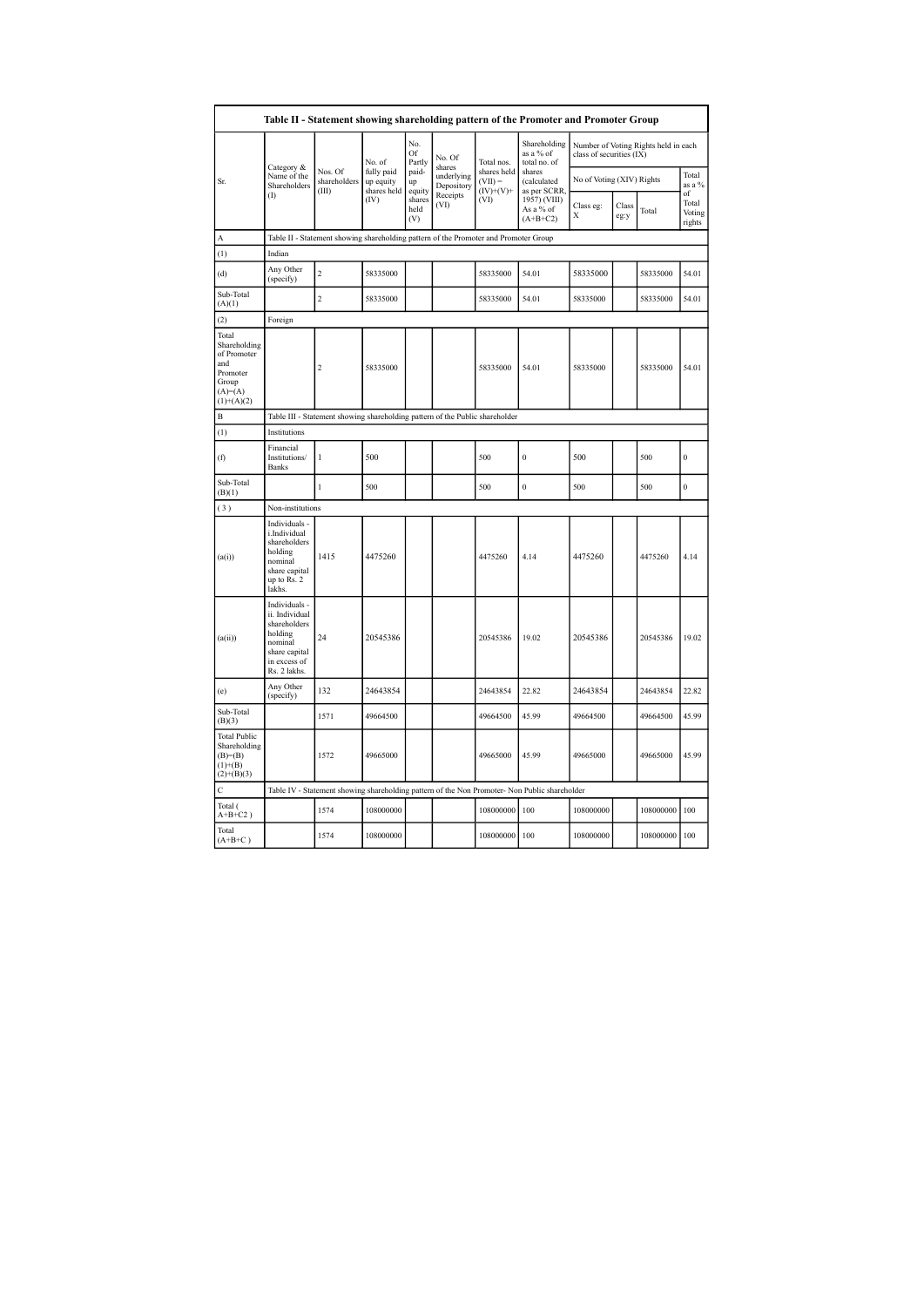| Table II - Statement showing shareholding pattern of the Promoter and Promoter Group        |                                                               |                                                                                      |                                                                                |                                                                                                                                 |                                        |                                                         |            |                                                               |                                                          |  |
|---------------------------------------------------------------------------------------------|---------------------------------------------------------------|--------------------------------------------------------------------------------------|--------------------------------------------------------------------------------|---------------------------------------------------------------------------------------------------------------------------------|----------------------------------------|---------------------------------------------------------|------------|---------------------------------------------------------------|----------------------------------------------------------|--|
|                                                                                             | No. Of<br>Shares                                              | No. of                                                                               | No. Of<br><b>Shares</b><br>Underlying                                          | Shareholding,<br>as a %<br>assuming full<br>conversion of                                                                       | Number of<br>Locked in shares<br>(XII) |                                                         |            | Number of Shares<br>pledged or otherwise<br>encumbered (XIII) | Number of                                                |  |
| Sr.                                                                                         | Underlying<br>Outstanding<br>convertible<br>securities<br>(X) | Shares<br>Underlying<br>Outstanding<br>Warrants<br>(X <sub>i</sub> )                 | Outstanding<br>convertible<br>securities and<br>No. Of<br>Warrants (Xi)<br>(a) | convertible<br>securities (as a<br>percentage of<br>diluted share<br>capital) (XI)=<br>$(VII)+(X)$ As a<br>$%$ of<br>$(A+B+C2)$ | No. (a)                                | As a<br>$%$ of<br>total<br><b>Shares</b><br>held<br>(b) | No.<br>(a) | As a % of total<br>Shares held (b)                            | equity shares<br>held in<br>dematerialized<br>form (XIV) |  |
| A                                                                                           |                                                               | Table II - Statement showing shareholding pattern of the Promoter and Promoter Group |                                                                                |                                                                                                                                 |                                        |                                                         |            |                                                               |                                                          |  |
| (1)                                                                                         | Indian                                                        |                                                                                      |                                                                                |                                                                                                                                 |                                        |                                                         |            |                                                               |                                                          |  |
| (d)                                                                                         |                                                               |                                                                                      |                                                                                | 51.59                                                                                                                           | 22900000                               | 39.26                                                   |            |                                                               | 58335000                                                 |  |
| Sub-Total (A)<br>(1)                                                                        |                                                               |                                                                                      |                                                                                | 51.59                                                                                                                           | 22900000 39.26                         |                                                         |            |                                                               | 58335000                                                 |  |
| (2)                                                                                         | Foreign                                                       |                                                                                      |                                                                                |                                                                                                                                 |                                        |                                                         |            |                                                               |                                                          |  |
| Total<br>Shareholding<br>of Promoter<br>and Promoter<br>Group<br>$(A)= (A)$<br>$(1)+(A)(2)$ |                                                               |                                                                                      |                                                                                | 51.59                                                                                                                           | 22900000 39.26                         |                                                         |            |                                                               | 58335000                                                 |  |
| $\overline{B}$                                                                              |                                                               |                                                                                      |                                                                                | Table III - Statement showing shareholding pattern of the Public shareholder                                                    |                                        |                                                         |            |                                                               |                                                          |  |
| (1)                                                                                         | Institutions                                                  |                                                                                      |                                                                                |                                                                                                                                 |                                        |                                                         |            |                                                               |                                                          |  |
| (f)                                                                                         |                                                               | $\bf{0}$                                                                             | $\boldsymbol{0}$                                                               | $\boldsymbol{0}$                                                                                                                |                                        |                                                         |            |                                                               | 500                                                      |  |
| Sub-Total (B)<br>$\left(1\right)$                                                           |                                                               | $\mathbf{0}$                                                                         | $\mathbf{0}$                                                                   | $\overline{0}$                                                                                                                  |                                        |                                                         |            |                                                               | 500                                                      |  |
| (3)                                                                                         | Non-institutions                                              |                                                                                      |                                                                                |                                                                                                                                 |                                        |                                                         |            |                                                               |                                                          |  |
| (a(i))                                                                                      |                                                               | $\theta$                                                                             | $\theta$                                                                       | 3.96                                                                                                                            |                                        |                                                         |            |                                                               | 4475230                                                  |  |
| (a(ii))                                                                                     |                                                               | 5085000                                                                              | 5085000                                                                        | 22.66                                                                                                                           |                                        |                                                         |            |                                                               | 20545386                                                 |  |
| (e)                                                                                         |                                                               | $\overline{0}$                                                                       | $\mathbf{0}$                                                                   | 21.79                                                                                                                           |                                        |                                                         |            |                                                               | 24643854                                                 |  |
| Sub-Total (B)<br>(3)                                                                        |                                                               | 5085000                                                                              | 5085000                                                                        | 48.41                                                                                                                           |                                        |                                                         |            |                                                               | 49664470                                                 |  |
| <b>Total Public</b><br>Shareholding<br>$(B)= (B)$<br>$(1)+(B)$<br>$(2)+(B)(3)$              |                                                               | 5085000                                                                              | 5085000                                                                        | 48.41                                                                                                                           |                                        |                                                         |            |                                                               | 49664970                                                 |  |
| Ċ                                                                                           |                                                               |                                                                                      |                                                                                | Table IV - Statement showing shareholding pattern of the Non Promoter- Non Public shareholder                                   |                                        |                                                         |            |                                                               |                                                          |  |
| Total (<br>$A+B+C2$ )                                                                       |                                                               | 5085000                                                                              | 5085000                                                                        | 100                                                                                                                             | 22900000 21.2                          |                                                         |            |                                                               | 107999970                                                |  |
| Total (A+B+C<br>$\lambda$                                                                   |                                                               | 5085000                                                                              | 5085000                                                                        | 100                                                                                                                             | 22900000 21.2                          |                                                         |            |                                                               | 107999970                                                |  |
| Disclosure of notes on shareholding pattern                                                 |                                                               |                                                                                      |                                                                                |                                                                                                                                 |                                        |                                                         |            | Textual<br>Information $(1)$                                  |                                                          |  |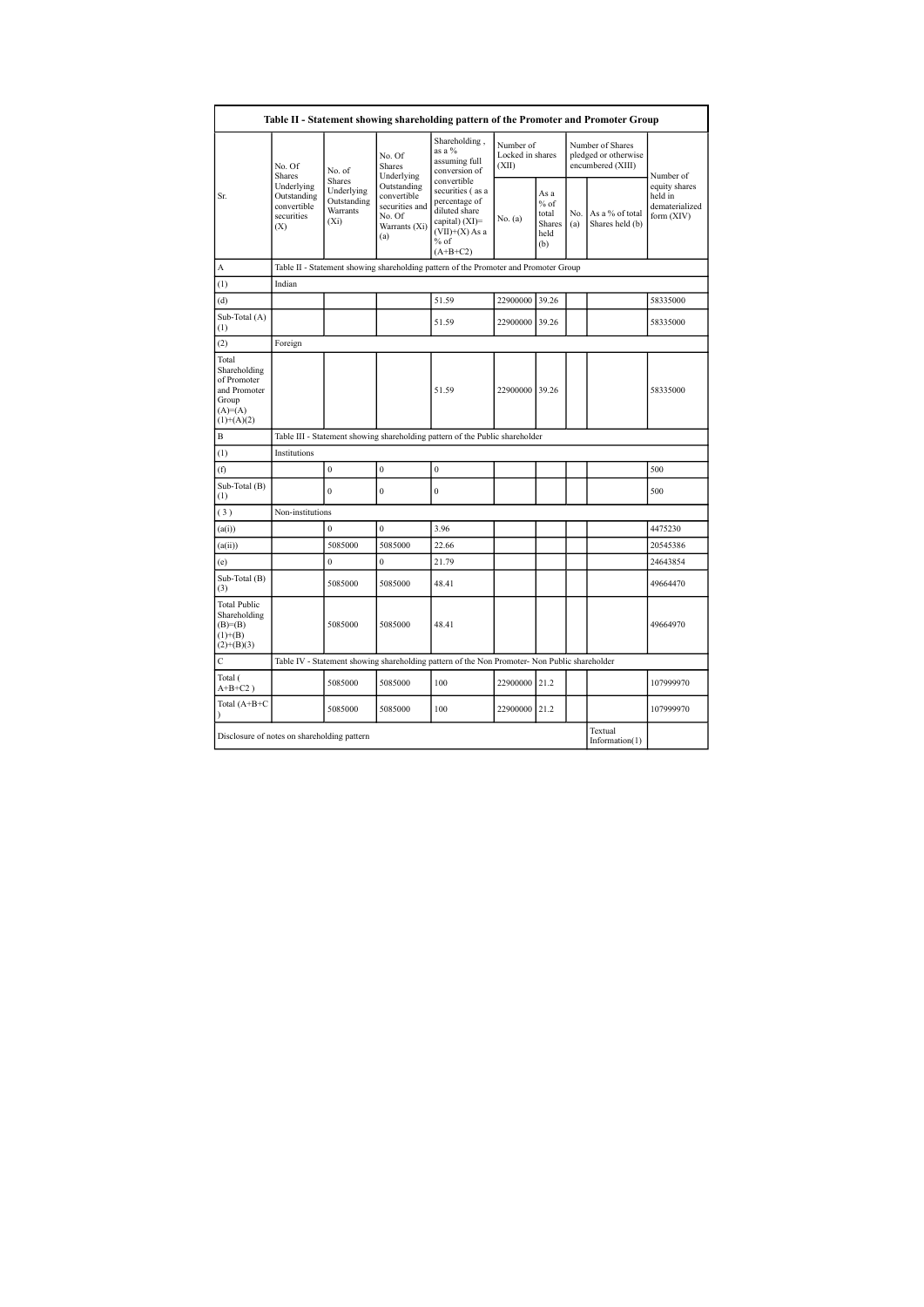|                       | <b>Text Block</b>                                                                                              |
|-----------------------|----------------------------------------------------------------------------------------------------------------|
| Textual Information() | Note: On November 29, 2019, Company has issued 50,85,000 convertible warrants to Mr. Yousuf<br>Mohammed Kagzi. |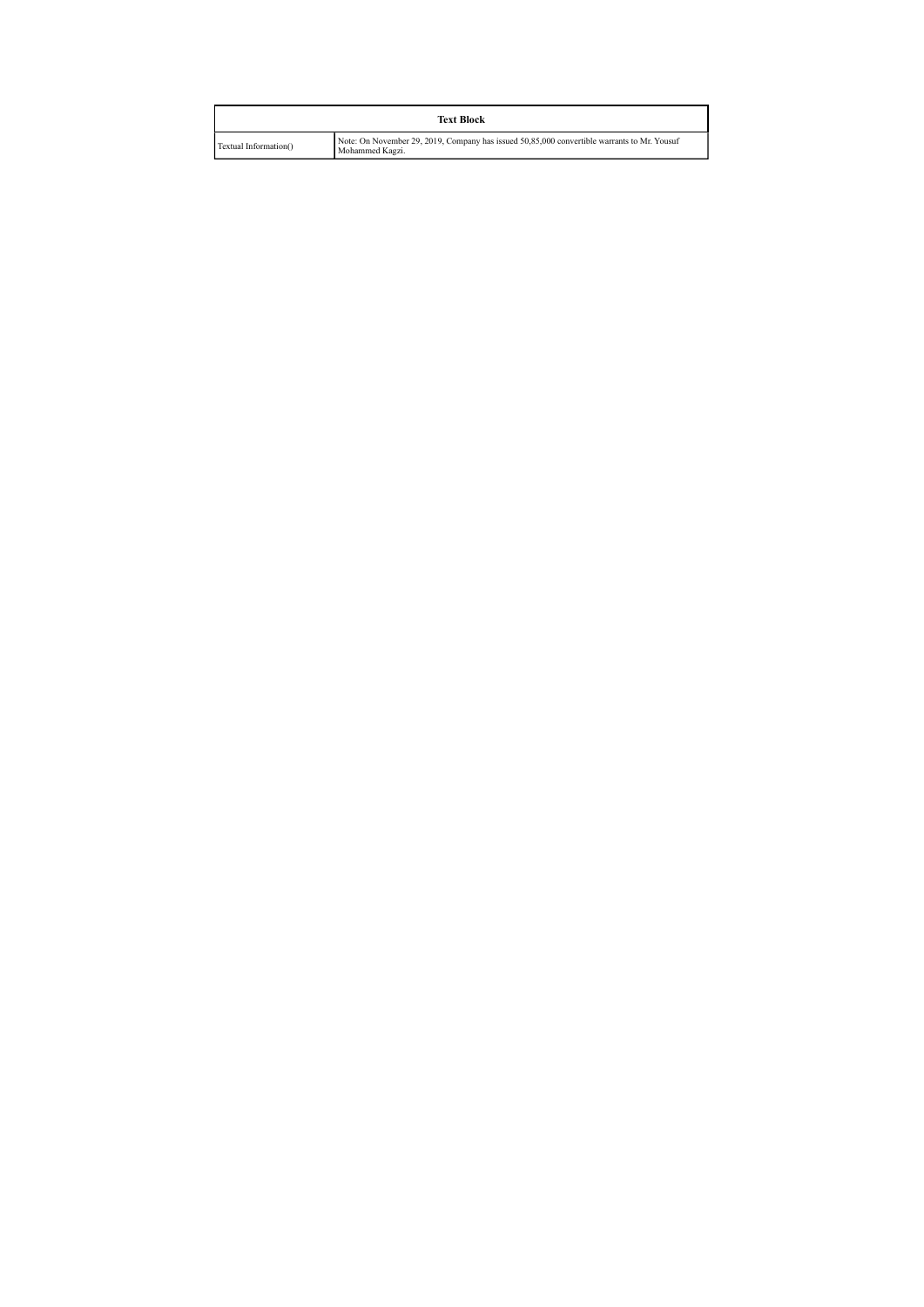| Any Other (specify)                                                                                                                                                                  |                                                               |                               |                       |  |  |  |  |  |
|--------------------------------------------------------------------------------------------------------------------------------------------------------------------------------------|---------------------------------------------------------------|-------------------------------|-----------------------|--|--|--|--|--|
| Searial No.                                                                                                                                                                          | $\,$ I                                                        | $\overline{c}$                |                       |  |  |  |  |  |
| Category                                                                                                                                                                             | <b>Bodies Corporate</b>                                       | <b>Bodies Corporate</b>       | Click here to go back |  |  |  |  |  |
| Name of the<br>Shareholders (I)                                                                                                                                                      | SAT INVEST PRIVATE LIMITED                                    | A FLEX INVEST PRIVATE LIMITED |                       |  |  |  |  |  |
| PAN (II)                                                                                                                                                                             | AACCS2098D                                                    | AAKCA2950L                    | Total                 |  |  |  |  |  |
| No. of the<br>Shareholders (I)                                                                                                                                                       | $\mathbf{1}$                                                  | $\mathbf{1}$                  | $\overline{c}$        |  |  |  |  |  |
| No. of fully paid<br>up equity shares<br>held (IV)                                                                                                                                   | 50835000                                                      | 7500000                       | 58335000              |  |  |  |  |  |
| No. Of Partly paid-<br>up equity shares<br>held(V)                                                                                                                                   |                                                               |                               |                       |  |  |  |  |  |
| No. Of shares<br>underlying<br>Depository<br>Receipts (VI)                                                                                                                           |                                                               |                               |                       |  |  |  |  |  |
| Total nos. shares<br>$held (VII) =$<br>$(IV)+(V)+(VI)$                                                                                                                               | 50835000                                                      | 7500000                       | 58335000              |  |  |  |  |  |
| Shareholding as a<br>% of total no. of<br>shares (calculated<br>as per SCRR,<br>1957) (VIII) As a<br>% of $(A+B+C2)$                                                                 | 47.07                                                         | 6.94                          | 54.01                 |  |  |  |  |  |
|                                                                                                                                                                                      | Number of Voting Rights held in each class of securities (IX) |                               |                       |  |  |  |  |  |
| Class eg: X                                                                                                                                                                          | 50835000                                                      | 7500000                       | 58335000              |  |  |  |  |  |
| Class eg:y                                                                                                                                                                           |                                                               |                               |                       |  |  |  |  |  |
| Total                                                                                                                                                                                | 50835000                                                      | 7500000                       | 58335000              |  |  |  |  |  |
| Total as a % of<br><b>Total Voting rights</b>                                                                                                                                        | 47.07                                                         | 6.94                          | 54.01                 |  |  |  |  |  |
| No. Of Shares<br>Underlying<br>Outstanding<br>convertible<br>securities (X)                                                                                                          |                                                               |                               |                       |  |  |  |  |  |
| No. of Shares<br>Underlying<br>Outstanding<br>Warrants (Xi)                                                                                                                          |                                                               |                               |                       |  |  |  |  |  |
| No. Of Shares<br>Underlying<br>Outstanding<br>convertible<br>securities and No.<br>Of Warrants (Xi)<br>(a)                                                                           |                                                               |                               |                       |  |  |  |  |  |
| Shareholding, as a<br>% assuming full<br>conversion of<br>convertible<br>securities (as a<br>percentage of<br>diluted share<br>capital) (XI)=<br>$(VII)+(X)$ As a %<br>of $(A+B+CZ)$ | 44.95                                                         | 6.63                          | 51.59                 |  |  |  |  |  |
| Number of Locked in shares (XII)                                                                                                                                                     |                                                               |                               |                       |  |  |  |  |  |
| No. (a)                                                                                                                                                                              | 18900000                                                      | 4000000                       | 22900000              |  |  |  |  |  |
| As a % of total<br>Shares held (b)                                                                                                                                                   | 37.18                                                         | 53.33                         | 39.26                 |  |  |  |  |  |
|                                                                                                                                                                                      | Number of Shares pledged or otherwise encumbered (XIII)       |                               |                       |  |  |  |  |  |
| No. (a)<br>As a % of total                                                                                                                                                           |                                                               |                               |                       |  |  |  |  |  |
| Shares held (b)<br>Number of equity<br>shares held in<br>dematerialized<br>form (XIV)                                                                                                | 50835000                                                      | 7500000                       | 58335000              |  |  |  |  |  |
| Reason for not providing PAN                                                                                                                                                         |                                                               |                               |                       |  |  |  |  |  |
| Reason for not<br>providing PAN                                                                                                                                                      |                                                               |                               |                       |  |  |  |  |  |
| Shareholder type                                                                                                                                                                     |                                                               |                               |                       |  |  |  |  |  |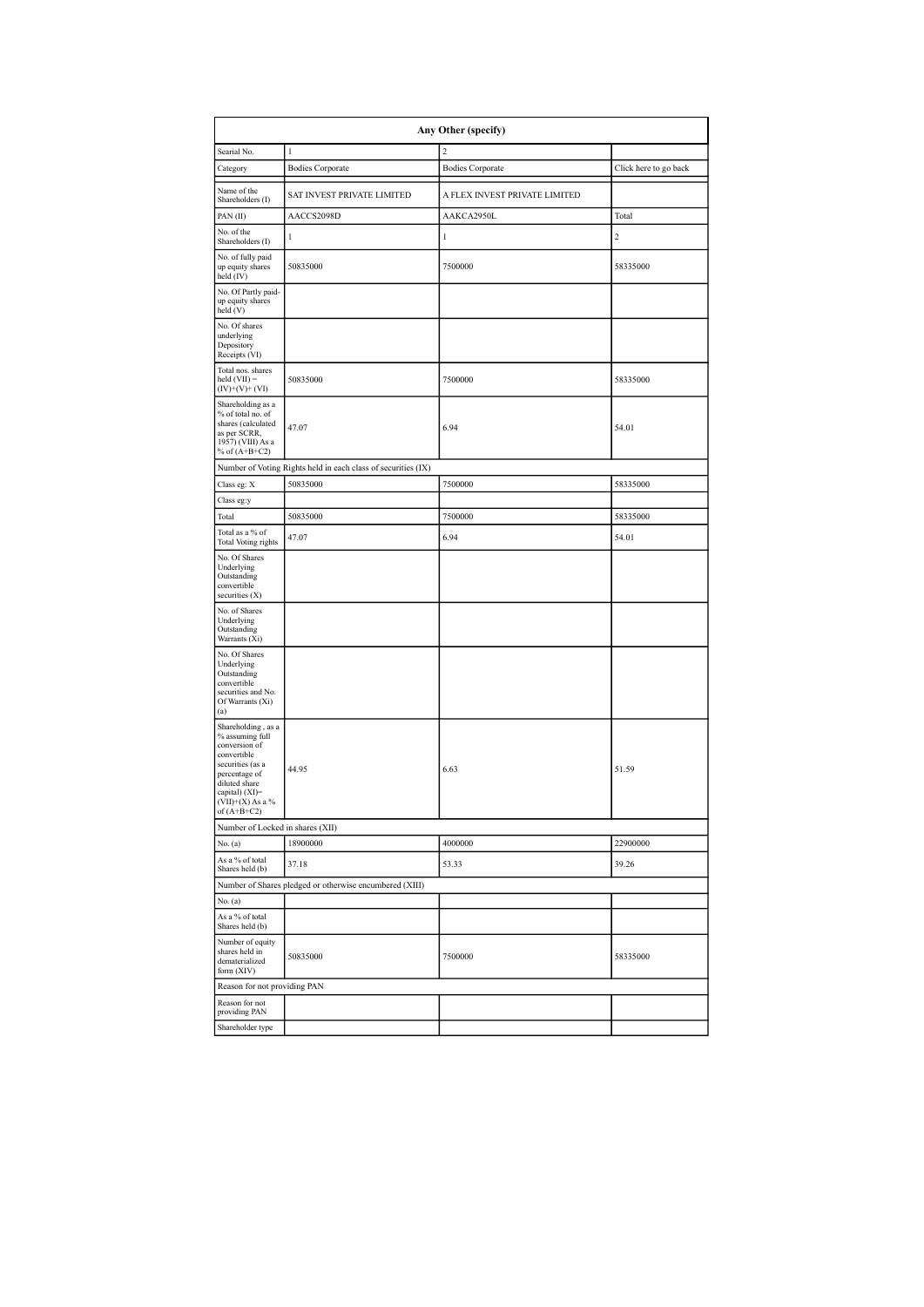|                                                                                                                                                                                      |                          |                |                       | Individuals - ii. Individual shareholders holding nominal share capital in excess of Rs. 2 lakhs. |                      |                         |                  |
|--------------------------------------------------------------------------------------------------------------------------------------------------------------------------------------|--------------------------|----------------|-----------------------|---------------------------------------------------------------------------------------------------|----------------------|-------------------------|------------------|
| Searial No.                                                                                                                                                                          |                          | $\overline{c}$ | 3                     | 4                                                                                                 | 5                    | 6                       |                  |
| Name of the<br>Shareholders (I)                                                                                                                                                      | Amarjeet Kaur<br>Chhabra | Lalit Kabra    | Madan Mohan<br>Mangal | Mahendrapal<br>Singh Chhabra                                                                      | Pankaj Kumar<br>Jain | Preeti Krishna<br>Kabra | Renu Goyal       |
| PAN(II)                                                                                                                                                                              | ACCPC3670Q               | AJAPK0716E     | ADCPM0921D            | AAQPC4824N                                                                                        | AEHPJ6330D           | AHYPB0002A              | ABLPG5676N       |
| No. of fully paid<br>up equity shares<br>held (IV)                                                                                                                                   | 1800000                  | 1500000        | 1500000               | 1125000                                                                                           | 1500000              | 1500000                 | 1274088          |
| No. Of Partly paid-<br>up equity shares<br>held (V)                                                                                                                                  |                          |                |                       |                                                                                                   |                      |                         |                  |
| No. Of shares<br>underlying<br>Depository<br>Receipts (VI)                                                                                                                           |                          |                |                       |                                                                                                   |                      |                         |                  |
| Total nos. shares<br>$held (VII) =$<br>$(IV)+(V)+(VI)$                                                                                                                               | 1800000                  | 1500000        | 1500000               | 1125000                                                                                           | 1500000              | 1500000                 | 1274088          |
| Shareholding as a<br>% of total no. of<br>shares (calculated<br>as per SCRR,<br>1957) (VIII) As a<br>% of $(A+B+C2)$                                                                 | 1.67                     | 1.39           | 1.39                  | 1.04                                                                                              | 1.39                 | 1.39                    | 1.18             |
| Number of Voting Rights held in each class of securities (IX)                                                                                                                        |                          |                |                       |                                                                                                   |                      |                         |                  |
| Class eg: X                                                                                                                                                                          | 1800000                  | 1500000        | 1500000               | 1125000                                                                                           | 1500000              | 1500000                 | 1274088          |
| Class eg:y                                                                                                                                                                           |                          |                |                       |                                                                                                   |                      |                         |                  |
| Total                                                                                                                                                                                | 1800000                  | 1500000        | 1500000               | 1125000                                                                                           | 1500000              | 1500000                 | 1274088          |
| Total as a % of<br><b>Total Voting rights</b>                                                                                                                                        | 1.67                     | 1.39           | 1.39                  | 1.04                                                                                              | 1.39                 | 1.39                    | 1.18             |
| No. Of Shares<br>Underlying<br>Outstanding<br>convertible<br>securities (X)                                                                                                          |                          |                |                       |                                                                                                   |                      |                         |                  |
| No. of Shares<br>Underlying<br>Outstanding<br>Warrants (Xi)                                                                                                                          | $\mathbf{0}$             | $\bf{0}$       | $\bf{0}$              | $\bf{0}$                                                                                          | $\bf{0}$             | $\bf{0}$                | $\boldsymbol{0}$ |
| No. Of Shares<br>Underlying<br>Outstanding<br>convertible<br>securities and No.<br>Of Warrants (Xi)<br>(a)                                                                           | $\mathbf{0}$             | $\theta$       | $\overline{0}$        | $\overline{0}$                                                                                    | $\overline{0}$       | $\mathbf{0}$            | $\overline{0}$   |
| Shareholding, as a<br>% assuming full<br>conversion of<br>convertible<br>securities (as a<br>percentage of<br>diluted share<br>capital) (XI)=<br>$(VII)+(X)$ As a %<br>of $(A+B+C2)$ | 1.59                     | 1.33           | 1.33                  | 0.99                                                                                              | 1.33                 | 1.33                    | 1.13             |
| Number of Locked in shares (XII)                                                                                                                                                     |                          |                |                       |                                                                                                   |                      |                         |                  |
| No. (a)                                                                                                                                                                              |                          |                |                       |                                                                                                   |                      |                         |                  |
| As a % of total<br>Shares held (b)                                                                                                                                                   |                          |                |                       |                                                                                                   |                      |                         |                  |
| Number of equity<br>shares held in<br>dematerialized<br>form (XIV)                                                                                                                   | 1800000                  | 1500000        | 1500000               | 1125000                                                                                           | 1500000              | 1500000                 | 1274088          |
| Reason for not providing PAN                                                                                                                                                         |                          |                |                       |                                                                                                   |                      |                         |                  |
| Reason for not<br>providing PAN                                                                                                                                                      |                          |                |                       |                                                                                                   |                      |                         |                  |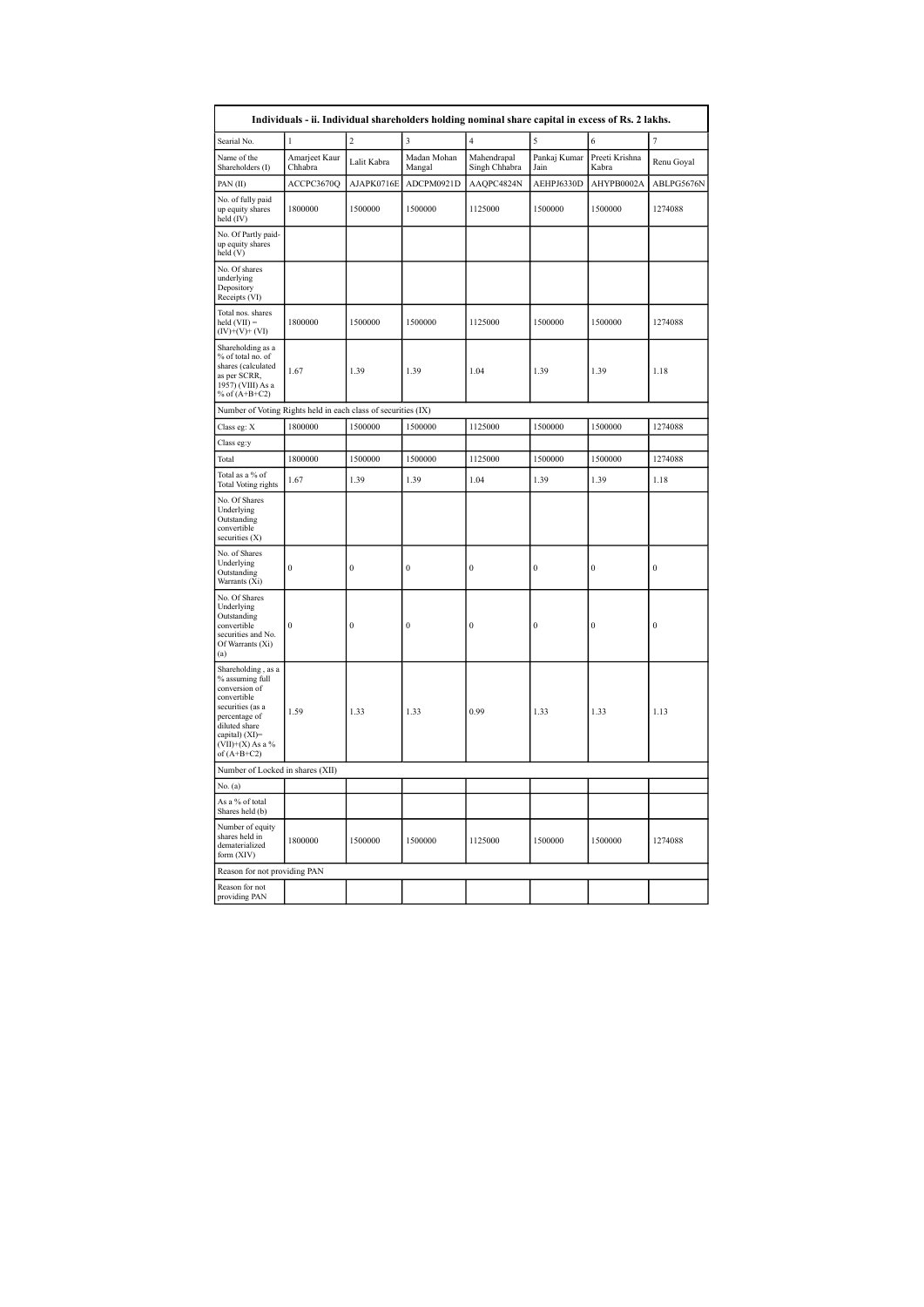| Individuals - ii. Individual shareholders holding nominal share capital in excess of Rs. 2 lakhs.                                                                                    |                                                               |                |                       |  |  |  |  |  |  |
|--------------------------------------------------------------------------------------------------------------------------------------------------------------------------------------|---------------------------------------------------------------|----------------|-----------------------|--|--|--|--|--|--|
| Searial No.                                                                                                                                                                          | 8                                                             | 9              |                       |  |  |  |  |  |  |
| Name of the<br>Shareholders (I)                                                                                                                                                      | Satendrapal Singh Chhabra                                     | Shailja Mangal | Click here to go back |  |  |  |  |  |  |
| PAN (II)                                                                                                                                                                             | AARPC0629C                                                    | ABZPM4087D     | Total                 |  |  |  |  |  |  |
| No. of fully paid<br>up equity shares<br>held $(IV)$                                                                                                                                 | 3375500                                                       | 1500000        | 15074588              |  |  |  |  |  |  |
| No. Of Partly paid-<br>up equity shares<br>held (V)                                                                                                                                  |                                                               |                |                       |  |  |  |  |  |  |
| No. Of shares<br>underlying<br>Depository<br>Receipts (VI)                                                                                                                           |                                                               |                |                       |  |  |  |  |  |  |
| Total nos. shares<br>$\text{held (VII)} =$<br>$(IV)+(V)+(VI)$                                                                                                                        | 3375500                                                       | 1500000        | 15074588              |  |  |  |  |  |  |
| Shareholding as a<br>% of total no. of<br>shares (calculated<br>as per SCRR,<br>1957) (VIII) As a<br>% of $(A+B+C2)$                                                                 | 3.13                                                          | 1.39           | 13.96                 |  |  |  |  |  |  |
|                                                                                                                                                                                      | Number of Voting Rights held in each class of securities (IX) |                |                       |  |  |  |  |  |  |
| Class eg: X                                                                                                                                                                          | 3375500                                                       | 1500000        | 15074588              |  |  |  |  |  |  |
| Class eg:y                                                                                                                                                                           |                                                               |                |                       |  |  |  |  |  |  |
| Total                                                                                                                                                                                | 3375500                                                       | 1500000        | 15074588              |  |  |  |  |  |  |
| Total as a % of<br><b>Total Voting rights</b>                                                                                                                                        | 3.13                                                          | 1.39           | 13.96                 |  |  |  |  |  |  |
| No. Of Shares<br>Underlying<br>Outstanding<br>convertible<br>securities (X)                                                                                                          |                                                               |                |                       |  |  |  |  |  |  |
| No. of Shares<br>Underlying<br>Outstanding<br>Warrants (Xi)                                                                                                                          | $\boldsymbol{0}$                                              | $\bf{0}$       | $\mathbf{0}$          |  |  |  |  |  |  |
| No. Of Shares<br>Underlying<br>Outstanding<br>convertible<br>securities and No.<br>Of Warrants (Xi)<br>(a)                                                                           | $\boldsymbol{0}$                                              | $\bf{0}$       | $\bf{0}$              |  |  |  |  |  |  |
| Shareholding, as a<br>% assuming full<br>conversion of<br>convertible<br>securities (as a<br>percentage of<br>diluted share<br>capital) (XI)=<br>$(VII)+(X)$ As a %<br>of $(A+B+C2)$ | 2.98                                                          | 1.33           | 13.33                 |  |  |  |  |  |  |
| Number of Locked in shares (XII)                                                                                                                                                     |                                                               |                |                       |  |  |  |  |  |  |
| No. (a)                                                                                                                                                                              |                                                               |                |                       |  |  |  |  |  |  |
| As a % of total<br>Shares held (b)                                                                                                                                                   |                                                               |                |                       |  |  |  |  |  |  |
| Number of equity<br>shares held in<br>dematerialized<br>form (XIV)                                                                                                                   | 3375500                                                       | 1500000        | 15074588              |  |  |  |  |  |  |
| Reason for not providing PAN                                                                                                                                                         |                                                               |                |                       |  |  |  |  |  |  |
| Reason for not<br>providing PAN                                                                                                                                                      |                                                               |                |                       |  |  |  |  |  |  |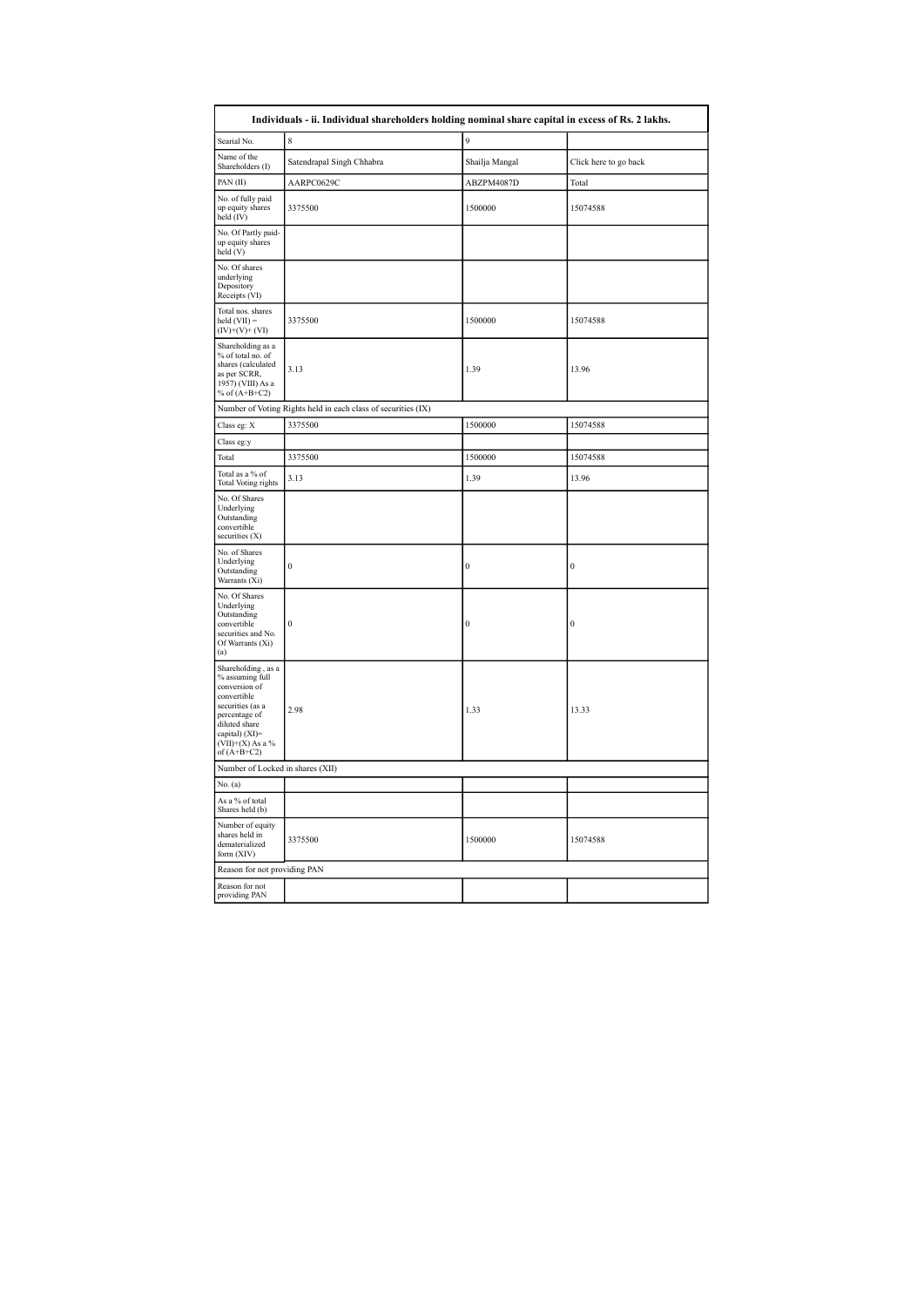| Any Other (specify)                                                                                                                                                                  |                  |                                                               |                                  |                     |                     |                                              |                                              |  |  |
|--------------------------------------------------------------------------------------------------------------------------------------------------------------------------------------|------------------|---------------------------------------------------------------|----------------------------------|---------------------|---------------------|----------------------------------------------|----------------------------------------------|--|--|
| Searial No.                                                                                                                                                                          | 1                | $\overline{c}$                                                | 3                                | $\overline{4}$      | 5                   | 6                                            | 7                                            |  |  |
| Category                                                                                                                                                                             | HUF              | HUF                                                           | Non-<br>Resident<br>Indian (NRI) | Clearing<br>Members | Bodies<br>Corporate | <b>Bodies Corporate</b>                      | <b>Bodies Corporate</b>                      |  |  |
| Category / More<br>than 1 percentage                                                                                                                                                 | Category         | More than 1<br>percentage of<br>shareholding                  | Category                         | Category            | Category            | More than 1<br>percentage of<br>shareholding | More than 1<br>percentage of<br>shareholding |  |  |
| Name of the<br>Shareholders (I)                                                                                                                                                      |                  | Mohan Lal Goyal<br>HUF                                        |                                  |                     |                     | Dawood Investment<br>Private Limited         | Space Age Polymers<br>LLP                    |  |  |
| PAN(II)                                                                                                                                                                              |                  | AAAHM9638L                                                    |                                  |                     |                     | AAACD5327L                                   | ADWFS4422K                                   |  |  |
| No. of the<br>Shareholders (I)                                                                                                                                                       | 81               | 1                                                             | 6                                | 5                   | 40                  | 1                                            | 1                                            |  |  |
| No. of fully paid<br>up equity shares<br>held (IV)                                                                                                                                   | 3576212          | 1262000                                                       | 11458                            | 40261               | 21015923            | 7209321                                      | 6619455                                      |  |  |
| No. Of Partly paid-<br>up equity shares<br>held (V)                                                                                                                                  |                  |                                                               |                                  |                     |                     |                                              |                                              |  |  |
| No. Of shares<br>underlying<br>Depository<br>Receipts (VI)                                                                                                                           |                  |                                                               |                                  |                     |                     |                                              |                                              |  |  |
| Total nos. shares<br>$held (VII) =$<br>$(IV)+(V)+(VI)$                                                                                                                               | 3576212          | 1262000                                                       | 11458                            | 40261               | 21015923            | 7209321                                      | 6619455                                      |  |  |
| Shareholding as a<br>% of total no. of<br>shares (calculated<br>as per SCRR,<br>1957) (VIII) As a<br>% of $(A+B+C2)$                                                                 | 3.31             | 1.17                                                          | 0.01                             | 0.04                | 19.46               | 6.68                                         | 6.13                                         |  |  |
|                                                                                                                                                                                      |                  | Number of Voting Rights held in each class of securities (IX) |                                  |                     |                     |                                              |                                              |  |  |
| Class eg: X                                                                                                                                                                          | 3576212          | 1262000                                                       | 11458                            | 40261               | 21015923            | 7209321                                      | 6619455                                      |  |  |
| Class eg:y                                                                                                                                                                           |                  |                                                               |                                  |                     |                     |                                              |                                              |  |  |
| Total                                                                                                                                                                                | 3576212          | 1262000                                                       | 11458                            | 40261               | 21015923            | 7209321                                      | 6619455                                      |  |  |
| Total as a % of<br><b>Total Voting rights</b>                                                                                                                                        | 3.31             | 1.17                                                          | 0.01                             | 0.04                | 19.46               | 6.68                                         | 6.13                                         |  |  |
| No. Of Shares<br>Underlying<br>Outstanding<br>convertible<br>securities (X)                                                                                                          |                  |                                                               |                                  |                     |                     |                                              |                                              |  |  |
| No. of Shares<br>Underlying<br>Outstanding<br>Warrants (Xi)                                                                                                                          | $\bf{0}$         | $\bf{0}$                                                      | $\bf{0}$                         | $\bf{0}$            | $\bf{0}$            | $\bf{0}$                                     | $\bf{0}$                                     |  |  |
| No. Of Shares<br>Underlying<br>Outstanding<br>convertible<br>securities and No.<br>Of Warrants (Xi)<br>(a)                                                                           | $\boldsymbol{0}$ | $\bf{0}$                                                      | $\bf{0}$                         | $\boldsymbol{0}$    | $\bf{0}$            | $\bf{0}$                                     | $\bf{0}$                                     |  |  |
| Shareholding, as a<br>% assuming full<br>conversion of<br>convertible<br>securities (as a<br>percentage of<br>diluted share<br>capital) (XI)=<br>$(VII)+(X)$ As a %<br>of $(A+B+C2)$ | 3.16             | 1.12                                                          | 0.01                             | 0.04                | 18.58               | 6.38                                         | 5.85                                         |  |  |
| Number of Locked in shares (XII)                                                                                                                                                     |                  |                                                               |                                  |                     |                     |                                              |                                              |  |  |
| No. (a)                                                                                                                                                                              |                  |                                                               |                                  |                     |                     |                                              |                                              |  |  |
| As a % of total<br>Shares held (b)                                                                                                                                                   |                  |                                                               |                                  |                     |                     |                                              |                                              |  |  |
| Number of equity<br>shares held in<br>dematerialized<br>form (XIV)                                                                                                                   | 3576212          | 1262000                                                       | 11458                            | 40261               | 21015923            | 7209321                                      | 6619455                                      |  |  |
| Reason for not providing PAN                                                                                                                                                         |                  |                                                               |                                  |                     |                     |                                              |                                              |  |  |
| Reason for not<br>providing PAN                                                                                                                                                      |                  |                                                               |                                  |                     |                     |                                              |                                              |  |  |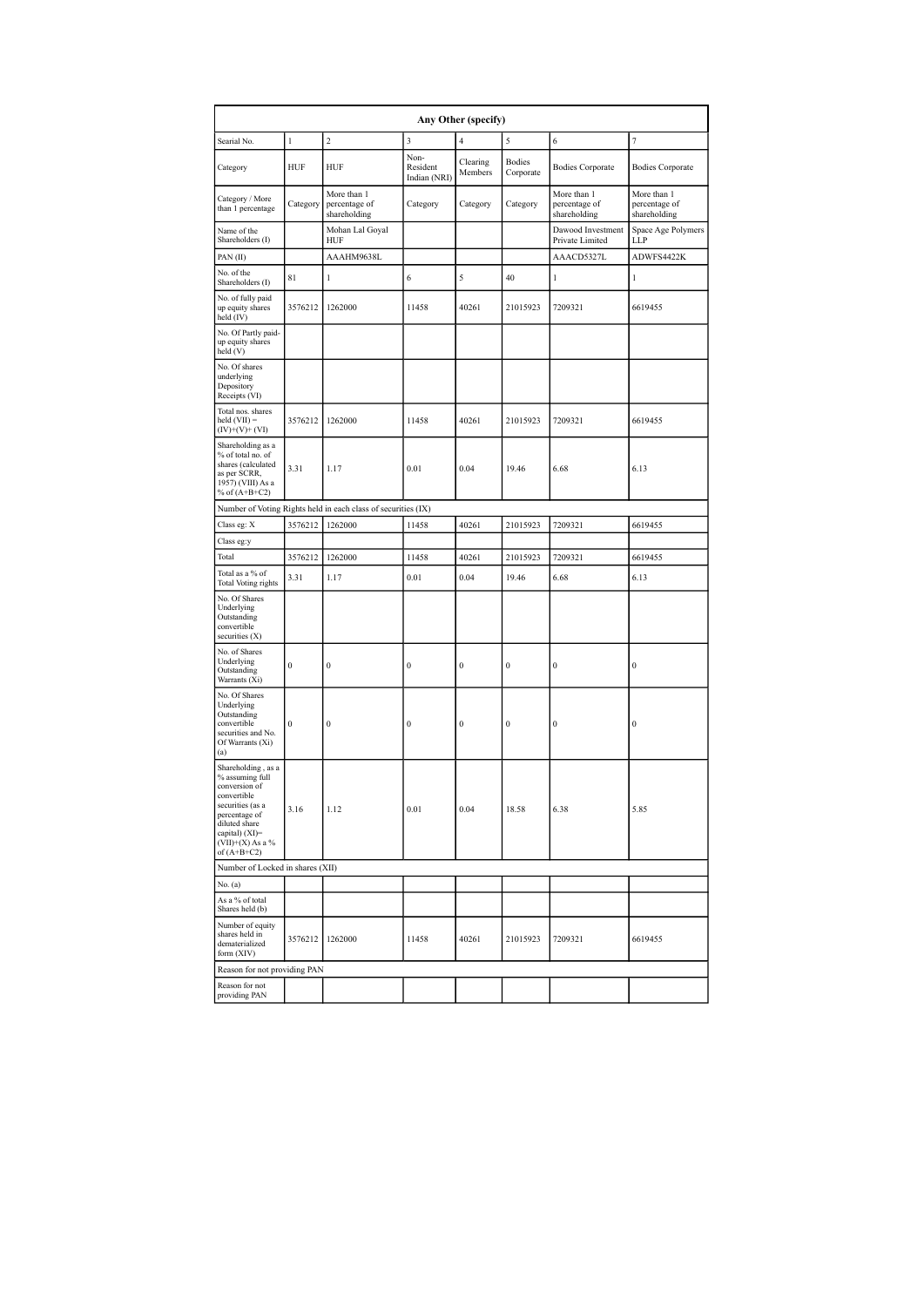| Any Other (specify)                                                                                                                                                                  |                                                               |                                               |                       |  |  |  |  |  |
|--------------------------------------------------------------------------------------------------------------------------------------------------------------------------------------|---------------------------------------------------------------|-----------------------------------------------|-----------------------|--|--|--|--|--|
| Searial No.                                                                                                                                                                          | 8                                                             | 9                                             |                       |  |  |  |  |  |
| Category                                                                                                                                                                             | <b>Bodies Corporate</b>                                       | <b>Bodies Corporate</b>                       |                       |  |  |  |  |  |
| Category / More<br>than 1 percentage                                                                                                                                                 | More than 1 percentage of shareholding                        | More than 1 percentage of shareholding        |                       |  |  |  |  |  |
| Name of the<br>Shareholders (I)                                                                                                                                                      | Park Continental Private Limited                              | Ska Securities And Financial Services Pvt LTD | Click here to go back |  |  |  |  |  |
| PAN(II)                                                                                                                                                                              | AABCP9174A                                                    | AAQCS3175H                                    | Total                 |  |  |  |  |  |
| No. of the<br>Shareholders (I)                                                                                                                                                       | 1                                                             | 1                                             | 132                   |  |  |  |  |  |
| No. of fully paid<br>up equity shares<br>held (IV)                                                                                                                                   | 3752208                                                       | 1300095                                       | 24643854              |  |  |  |  |  |
| No. Of Partly paid-<br>up equity shares<br>held (V)                                                                                                                                  |                                                               |                                               |                       |  |  |  |  |  |
| No. Of shares<br>underlying<br>Depository<br>Receipts (VI)                                                                                                                           |                                                               |                                               |                       |  |  |  |  |  |
| Total nos. shares<br>$held (VII) =$<br>$(IV)+(V)+(VI)$                                                                                                                               | 3752208                                                       | 1300095                                       | 24643854              |  |  |  |  |  |
| Shareholding as a<br>% of total no. of<br>shares (calculated<br>as per SCRR,<br>1957) (VIII) As a<br>% of $(A+B+C2)$                                                                 | 3.47                                                          | 1.2                                           | 22.82                 |  |  |  |  |  |
|                                                                                                                                                                                      | Number of Voting Rights held in each class of securities (IX) |                                               |                       |  |  |  |  |  |
| Class eg: X                                                                                                                                                                          | 3752208                                                       | 1300095                                       | 24643854              |  |  |  |  |  |
| Class eg:y                                                                                                                                                                           |                                                               |                                               |                       |  |  |  |  |  |
| Total                                                                                                                                                                                | 3752208                                                       | 1300095                                       | 24643854              |  |  |  |  |  |
| Total as a % of<br><b>Total Voting rights</b>                                                                                                                                        | 3.47                                                          | 1.2                                           | 22.82                 |  |  |  |  |  |
| No. Of Shares<br>Underlying<br>Outstanding<br>convertible<br>securities (X)                                                                                                          |                                                               |                                               |                       |  |  |  |  |  |
| No. of Shares<br>Underlying<br>Outstanding<br>Warrants (Xi)                                                                                                                          | $\bf{0}$                                                      | $\bf{0}$                                      | $\boldsymbol{0}$      |  |  |  |  |  |
| No. Of Shares<br>Underlying<br>Outstanding<br>convertible<br>securities and No.<br>Of Warrants (Xi)<br>(a)                                                                           | $\bf{0}$                                                      | $\bf{0}$                                      | $\boldsymbol{0}$      |  |  |  |  |  |
| Shareholding, as a<br>% assuming full<br>conversion of<br>convertible<br>securities (as a<br>percentage of<br>diluted share<br>capital) (XI)=<br>$(VII)+(X)$ As a %<br>of $(A+B+C2)$ | 3.32                                                          | 1.15                                          | 21.79                 |  |  |  |  |  |
| Number of Locked in shares (XII)                                                                                                                                                     |                                                               |                                               |                       |  |  |  |  |  |
| No. (a)                                                                                                                                                                              |                                                               |                                               |                       |  |  |  |  |  |
| As a % of total<br>Shares held (b)                                                                                                                                                   |                                                               |                                               |                       |  |  |  |  |  |
| Number of equity<br>shares held in<br>dematerialized<br>form (XIV)                                                                                                                   | 3752208                                                       | 1300095                                       | 24643854              |  |  |  |  |  |
| Reason for not providing PAN                                                                                                                                                         |                                                               |                                               |                       |  |  |  |  |  |
| Reason for not<br>providing PAN                                                                                                                                                      |                                                               |                                               |                       |  |  |  |  |  |